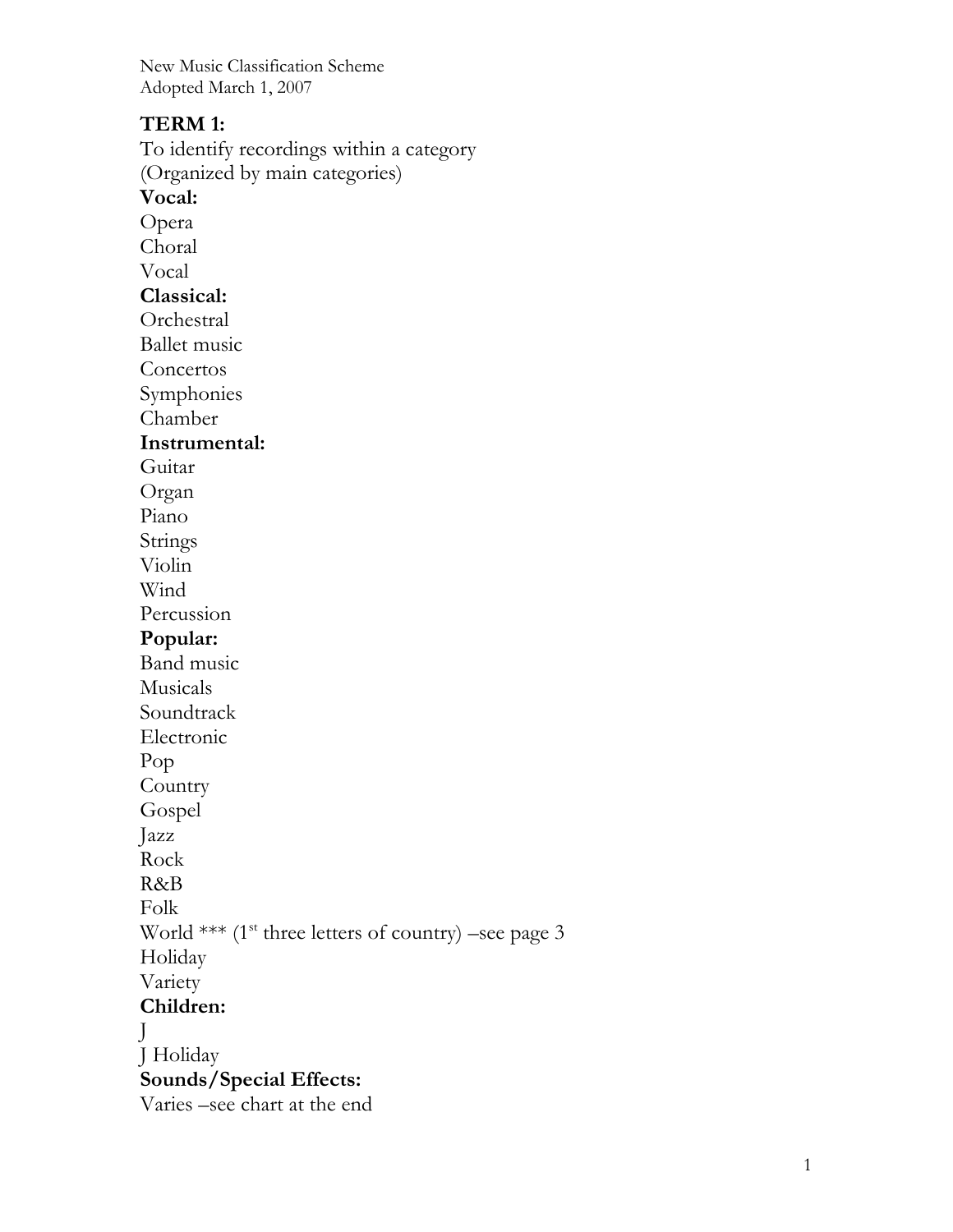New Music Classification Scheme Adopted March 1, 2007

(Organized in alphabetical order)

Ballet music Band music Chamber Choral **Concertos** Country Electronic Folk Gospel Guitar Holiday J J Holiday Jazz Musicals Opera Orchestral Organ Percussion Piano Pop R&B Rock Soundtrack Strings Symphonies Variety Violin Vocal Wind World \*\*\* ( $1<sup>st</sup>$  three letters of country) –see page 3